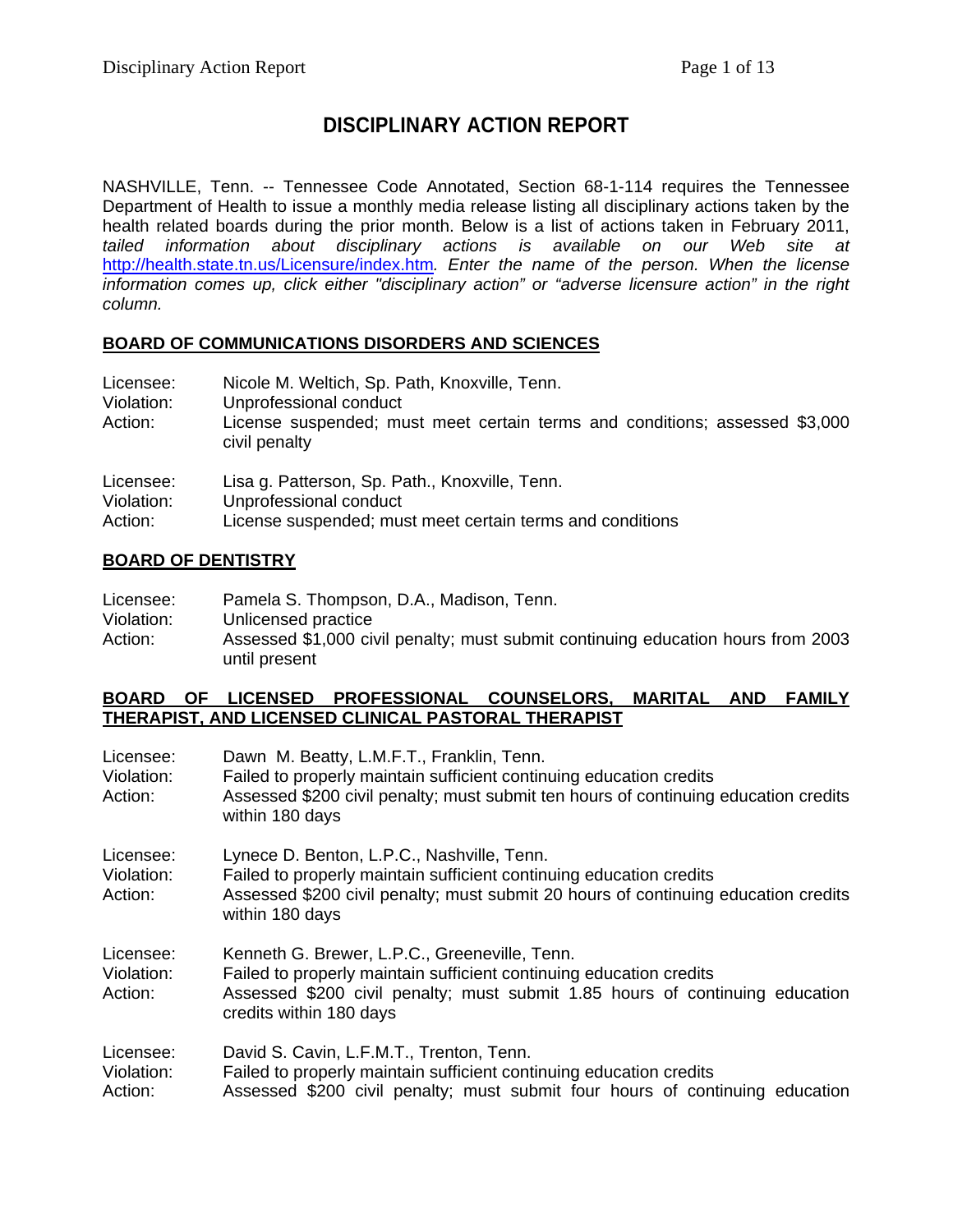|                                    | credits within 180 days                                                                                                                                                                                                         |
|------------------------------------|---------------------------------------------------------------------------------------------------------------------------------------------------------------------------------------------------------------------------------|
| Licensee:<br>Violation:<br>Action: | William L. Chaney, L.P.C., Cordova, Tenn.<br>Failed to properly maintain sufficient continuing education credits<br>Assessed \$200 civil penalty; must submit seven hours of continuing education<br>credits within 180 days    |
| Licensee:<br>Violation:<br>Action: | Sandra L. Daniel, L.P.C., Oakland, Tenn.<br>Failed to properly maintain sufficient continuing education credits<br>Assessed \$200 civil penalty; must submit ten hours of continuing education credits<br>within 180 days       |
| Licensee:<br>Violation:<br>Action: | Cynthia A. Dickerson, C.P.C., Memphis, Tenn.<br>Failed to properly maintain sufficient continuing education credits<br>Assessed \$200 civil penalty; must submit 20 hours of continuing education credits<br>within 180 days    |
| Licensee:<br>Violation:<br>Action: | Patricia C. Friedman, L.P.C., Memphis, Tenn.<br>Failed to properly maintain sufficient continuing education credits<br>Assessed \$200 civil penalty; must submit ten hours of continuing education credits<br>within 180 days   |
| Licensee:<br>Violation:<br>Action: | April A. Holland, L.P.C., Byhalia, Tenn.<br>Failed to properly maintain sufficient continuing education credits<br>Assessed \$200 civil penalty; must submit three hours of continuing education<br>credits within 180 days     |
| Licensee:<br>Violation:<br>Action: | Rebecca H. Jones, L.P.C., Crossville, Tenn.<br>Failed to properly maintain sufficient continuing education credits<br>Assessed \$200 civil penalty; must submit ten hours of continuing education credits<br>within 180 days    |
| Licensee:<br>Violation:<br>Action: | James L. Jongewaard, L.P.C., Cordova, Tenn.<br>Failed to properly maintain sufficient continuing education credits<br>Assessed \$200 civil penalty; must submit two hours of continuing education<br>credits within 180 days    |
| Licensee:<br>Violation:<br>Action: | Donnalyn S. Parker, C.P.C., Springfield, Tenn.<br>Failed to properly maintain sufficient continuing education credits<br>Assessed \$200 civil penalty; must submit 20 hours of continuing education credits<br>within 180 days  |
| Licensee:<br>Violation:<br>Action: | Barbara U. Prescott, L.P.C., Memphis, Tenn.<br>Failed to properly maintain sufficient continuing education credits<br>Assessed \$200 civil penalty; must submit 20 hours of continuing education credits<br>within 180 days     |
| Licensee:<br>Violation:<br>Action: | Charlaine F. Price, L.P.C., Chattanooga, Tenn.<br>Failed to properly maintain sufficient continuing education credits<br>Assessed \$200 civil penalty; must submit ten hours of continuing education credits<br>within 180 days |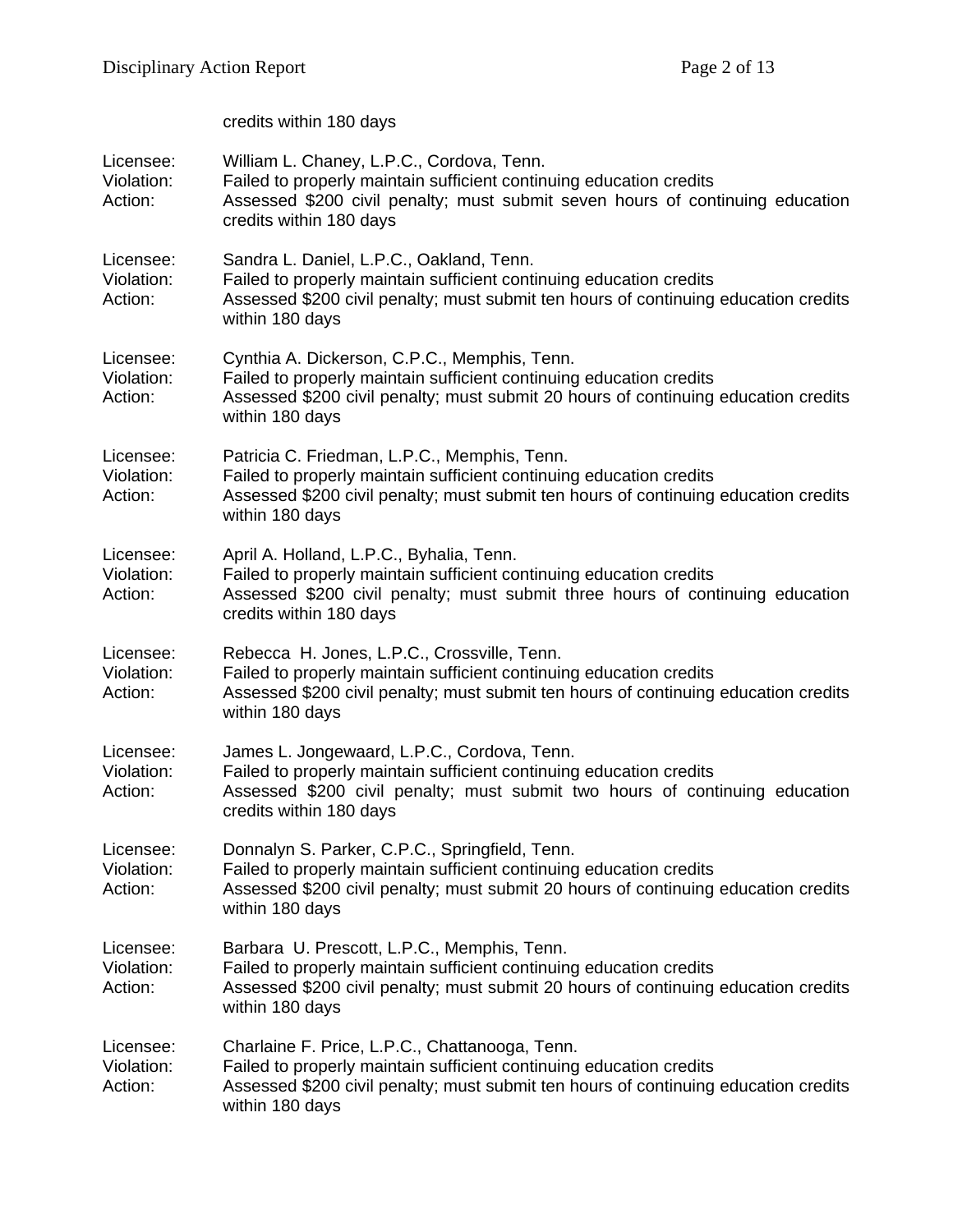| Licensee:<br>Violation:<br>Action: | William G. Seymour, L.P.C., Signal Mountain, Tenn.<br>Failed to properly maintain sufficient continuing education credits<br>Assessed \$200 civil penalty; must submit 2.5 hours of continuing education credits<br>within 180 days |
|------------------------------------|-------------------------------------------------------------------------------------------------------------------------------------------------------------------------------------------------------------------------------------|
| Licensee:<br>Violation:<br>Action: | Jeri Smith, L.M.F.T., Adamsville, Tenn.<br>Failed to properly maintain sufficient continuing education credits<br>Assessed \$200 civil penalty; must submit 20 hours of continuing education credits<br>within 180 days             |
| Licensee:<br>Violation:<br>Action: | Lutricia Taste, C.P.C., Cookeville, Tenn.<br>Failed to properly maintain sufficient continuing education credits<br>Assessed \$200 civil penalty; must submit seven hours of continuing education<br>credits within 180 days        |
| Licensee:<br>Violation:<br>Action: | Cornelius Tiggleman, L.M.F.T., Chattanooga, Tenn.<br>Failed to properly maintain sufficient continuing education credits<br>Assessed \$200 civil penalty; must submit ten hours of continuing education credits<br>within 180 days  |
| Licensee:<br>Violation:<br>Action: | Tabi R. Upton, L.P.C., Chattanooga, Tenn.<br>Failed to properly maintain sufficient continuing education credits<br>Assessed \$200 civil penalty; must submit ten hours of continuing education credits<br>within 180 days          |
| Licensee:<br>Violation:<br>Action: | Juanita Wilchie, L.P.C., Lakeland, Tenn.<br>Failed to properly maintain sufficient continuing education credits<br>Assessed \$200 civil penalty; must submit ten hours of continuing education credits<br>within 180 days           |
| Licensee:<br>Violation:<br>Action: | Florence T. Yarbro, L.P.C., Collierville, Tenn.<br>Failed to properly maintain sufficient continuing education credits<br>Assessed \$200 civil penalty; must submit eight hours of continuing education<br>credits within 180 days  |
|                                    | These practitioners was disciplined on December 3, 2010                                                                                                                                                                             |

# **BOARD OF MASSAGE LICENSURE**

| Licensee:                          | Gabriel T. Gardner, L.M.T., Soddy Daisy, Tenn.                                                                                                                                                                                                                                                |
|------------------------------------|-----------------------------------------------------------------------------------------------------------------------------------------------------------------------------------------------------------------------------------------------------------------------------------------------|
| Violation:                         | Failed to pay child support                                                                                                                                                                                                                                                                   |
| Action:                            | License suspended                                                                                                                                                                                                                                                                             |
| Licensee:                          | William A. Pence, L.M.T., Columbia, Tenn.                                                                                                                                                                                                                                                     |
| Violation:                         | Violation of board order                                                                                                                                                                                                                                                                      |
| Action:                            | License revoked                                                                                                                                                                                                                                                                               |
| Licensee:<br>Violation:<br>Action: | Sithidet Phrachak, L.M.T., Lavergne, Tenn.<br>Failed to properly maintain sufficient continuing education credits<br>Assessed \$775 civil penalty; must submit 25 hours of continuing education credits,<br>and an additional six before the end of the current two year continuing education |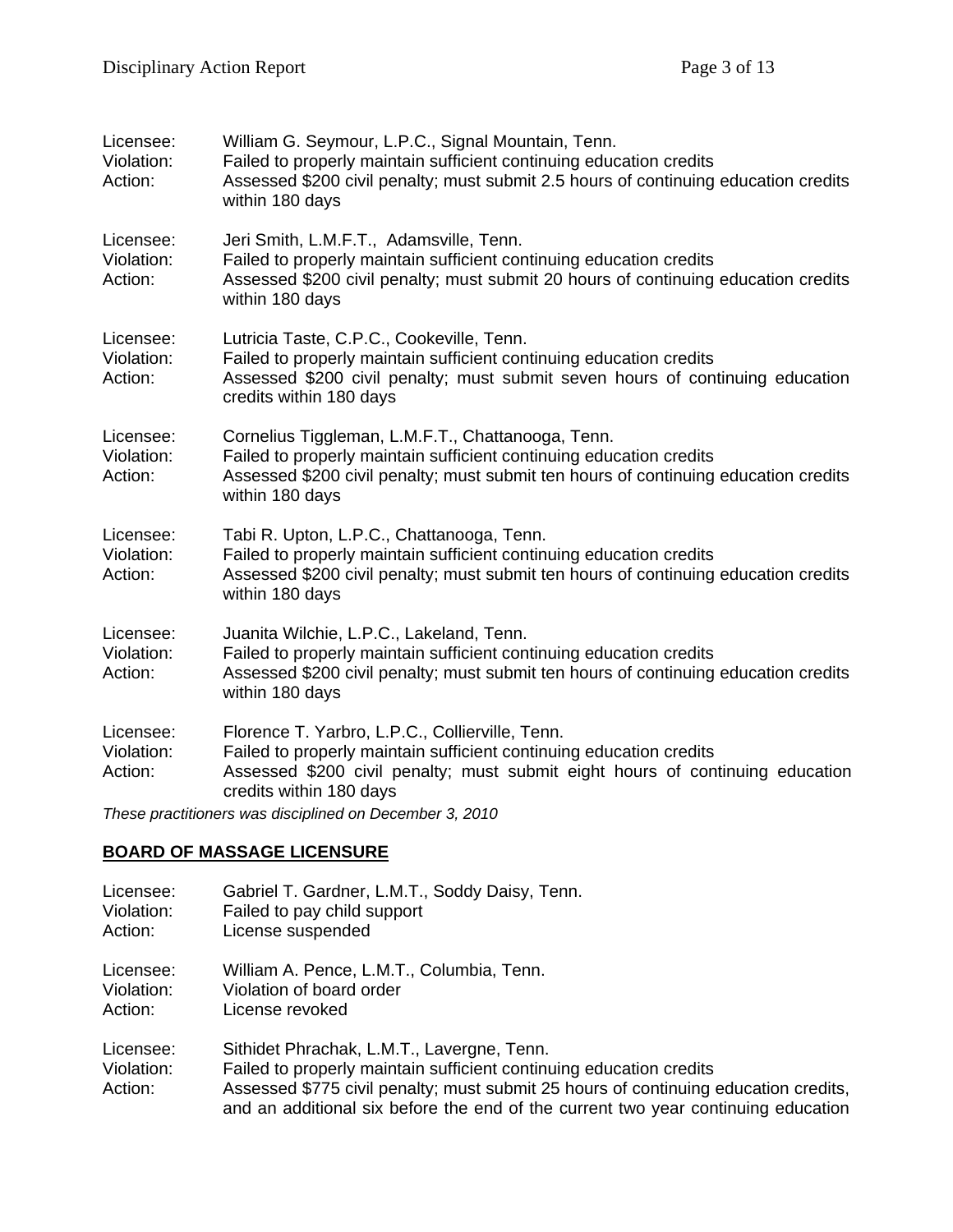#### period

| Licensee:<br>Violation:<br>Action:      | Miroslava I. Pivkina, L.M.T., Germantown, Tenn.<br>Failed to properly maintain sufficient continuing education credits<br>Assessed \$775 civil penalty; must submit 25 hours of continuing education credits,<br>and an additional six before the end of the current two year continuing education<br>period |
|-----------------------------------------|--------------------------------------------------------------------------------------------------------------------------------------------------------------------------------------------------------------------------------------------------------------------------------------------------------------|
| 土<br>Licensee:<br>Violation:<br>Action: | Jessica S. Reid, L.M.T., White House, Tenn.<br>Failed to renew license in a timely manner<br>Assessed \$200 civil penalty                                                                                                                                                                                    |
| Licensee:<br>Violation:<br>Action:      | Yvette V. Windham, L.M.T., Phoenix, Ariz.<br>Failed to maintain continuing education credits<br>Assessed \$775 civil penalty; must submit 25 continuing education credits for<br>2007/2008 cycle and an additional six hours within one year                                                                 |
| Licensee:<br>Violation:<br>Action:      | Elaine j. Ziemba, L.M.T., Spring Hill, Tenn.<br>Failed to properly maintain sufficient continuing education credits<br>Assessed \$775 civil penalty; must submit 25 hours of continuing education credits,<br>and an additional six before the end of the current two year continuing education<br>period    |

# **BOARD OF MEDICAL EXAMINERS**

| Licensee:  | Gursheel S. Dhillon, M.D., Winchester, Tenn.                                  |
|------------|-------------------------------------------------------------------------------|
| Violation: | Violation of board order                                                      |
| Action:    | License indefinitely suspended effective February 11, 2011; must meet certain |
|            | terms and conditions; assessed costs                                          |

# **BOARD OF NURSING**

| Licensee:  | Christopher S. Agee, R.N., Harrogate, Tenn.                                                                                                             |
|------------|---------------------------------------------------------------------------------------------------------------------------------------------------------|
| Violation: | Failure to maintain accurate patient records; removed controlled substances<br>without authorization from a licensed prescriber; working while impaired |
| Action:    | License suspended; must meet certain terms and conditions                                                                                               |
| Licensee:  | Melanie K. Beach, R.N., Nashville, Tenn.                                                                                                                |
| Violation: | Used unsafe/rough patient care techniques and degrading/foul language with<br><b>NICU</b> babies                                                        |
| Action:    | License placed on probation to run concurrent with contract already in place with<br>the Tennessee Professional Assistance Program                      |
| Licensee:  | Mamie L. Brice, L.P.N., Antioch, Tenn.                                                                                                                  |
| Violation: | Violation of board order                                                                                                                                |
| Action:    | License revoked                                                                                                                                         |
| Licensee:  | Patricia E. Brown, L.P.N., Gallatin, Tenn.                                                                                                              |
| Violation: | Violation of board order                                                                                                                                |
| Action:    | License revoked; assessed \$500 civil penalty, plus costs                                                                                               |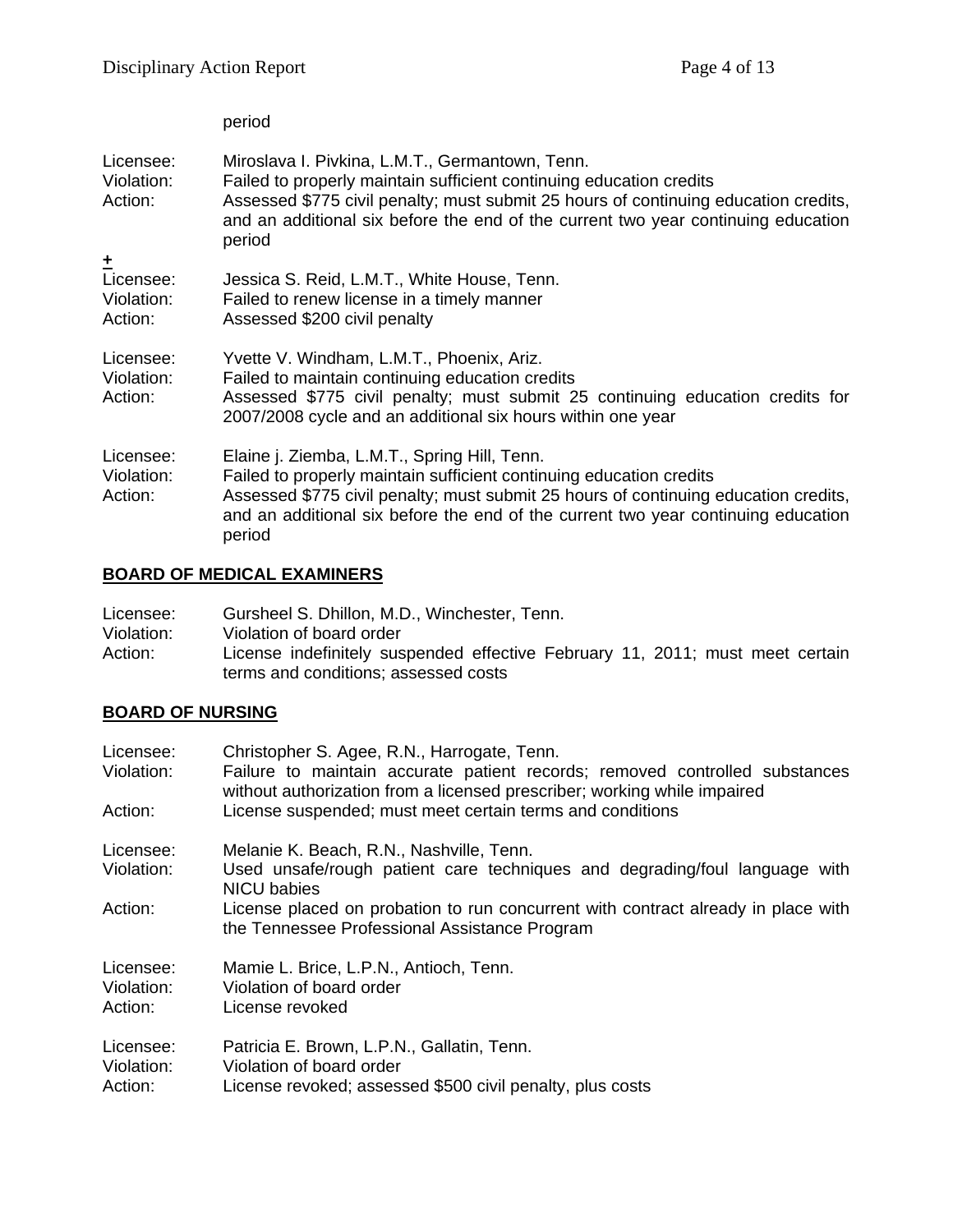| Licensee:<br>Violation:<br>Action: | Terry L. Brown, L.P.N., White House, Tenn.<br>Violation of board order<br>License revoked                                                                                                                                        |
|------------------------------------|----------------------------------------------------------------------------------------------------------------------------------------------------------------------------------------------------------------------------------|
| Licensee:<br>Violation:<br>Action: | Felicia W. Bussell, L.P.N., Harrogate, Tenn.<br>Unprofessional conduct<br>License reprimanded                                                                                                                                    |
| Licensee:<br>Violation:<br>Action: | Chandra L. Calhoun, R.N., Elizabethton, Tenn.<br>Failure to pay student loan<br>License suspended                                                                                                                                |
| Licensee:<br>Violation:            | Sarah Calvery, R.N., Kentucky license, Allensville, Ky.<br>Performed nursing techniques or procedures without proper education and<br>practice                                                                                   |
| Action:                            | Privilege to practice placed on probation for two years; must meet certain terms<br>and conditions; assessed costs                                                                                                               |
| Licensee:<br>Violation:<br>Action: | Karen Carmichael, R.N., Martin, Tenn.<br>Guilty of a crime<br>License placed on probation to run concurrent with contract already in place with<br>the Tennessee Professional Assistance Program                                 |
| Licensee:<br>Violation:<br>Action: | Brandy N. Carroll, L.P.N., Waynesboro, Tenn.<br>Failure to pay student loan<br>License suspended                                                                                                                                 |
| Licensee:<br>Violation:<br>Action: | Bruce R. Clendenin, R.N., Greeneville, Tenn.<br>Guilty of a crime; failed to maintain accurate patients records; unauthorized<br>removal of controlled substances<br>License revoked; assessed \$3,000 civil penalty, plus costs |
| Licensee:<br>Violation:<br>Action: | Frances L. Cross, , R.N., Elizabethton, Tenn.<br>Failure to pay student loan<br>License suspended                                                                                                                                |
| Licensee:<br>Violation:<br>Action: | Kathryn D. Crowe, L.P.N., Columbia, Tenn.<br>Failure to pay student loan<br>License suspended                                                                                                                                    |
| Licensee:<br>Violation:            | Jason P. Davis, R.N., Somerville, Tenn.<br>Making false or materially incorrect, inconsistent or unintelligible entries in any<br>patient records; unauthorized use or removal of narcotics, drugs, supplies, or<br>equipment    |
| Action:                            | License placed on probation to run concurrent with contract already in place with<br>the Tennessee Professional Assistance Program                                                                                               |
| Licensee:<br>Violation:            | Leigh Dorer, R.N., Knoxville, Tenn.<br>Failed to maintain accurate patient records; removed controlled substances<br>without authorization from a licensed prescriber; working while impaired                                    |
| Action:                            | License placed on probation with contract already in place with the Tennessee                                                                                                                                                    |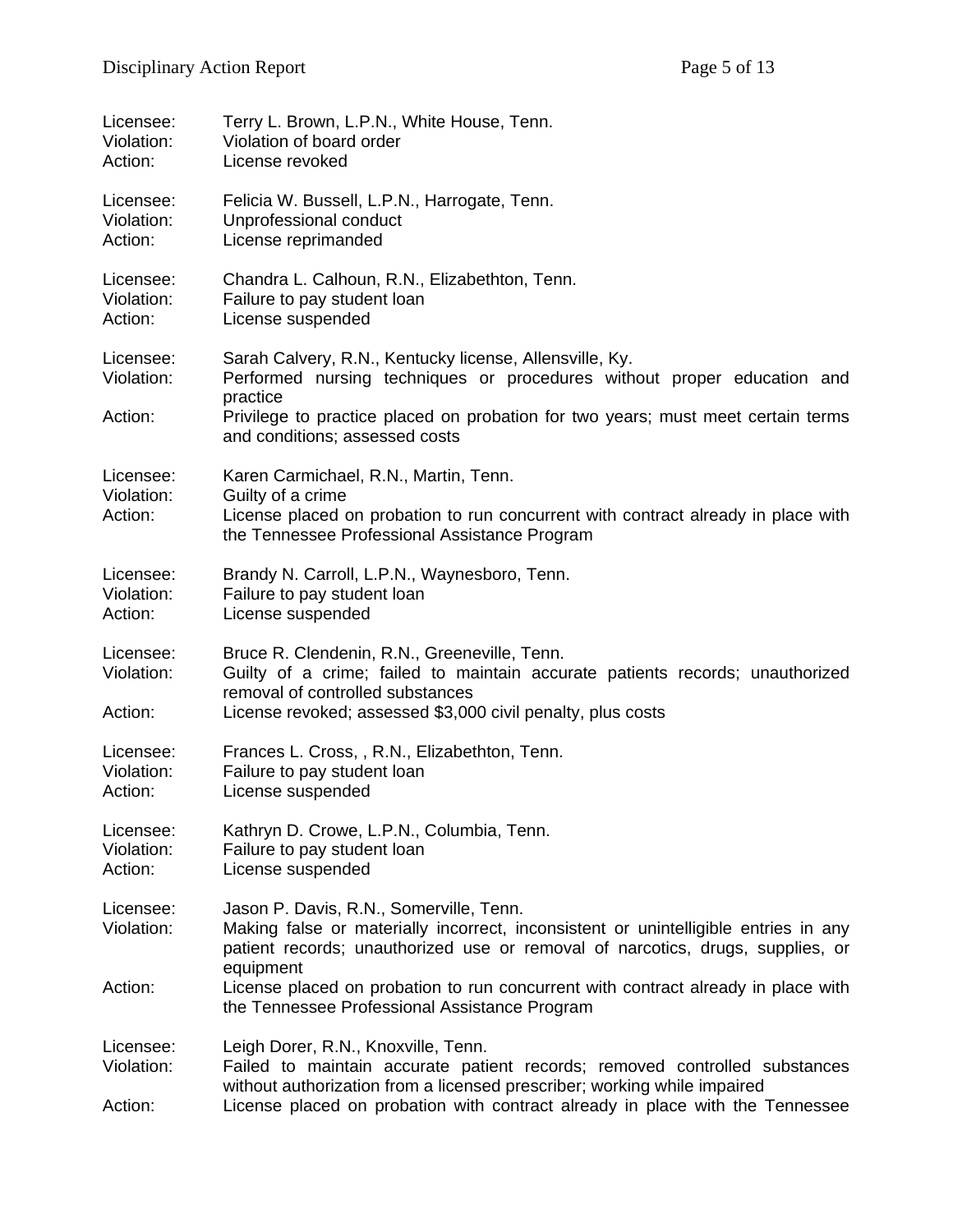|                         | Professional Assistance Program                                                                                                                                                                                                        |
|-------------------------|----------------------------------------------------------------------------------------------------------------------------------------------------------------------------------------------------------------------------------------|
| Licensee:               | Shaquetta S. Dubick, L.P.N., Ripley, Tenn.                                                                                                                                                                                             |
| Violation:              | Guilty of a crime                                                                                                                                                                                                                      |
| Action:                 | License revoked                                                                                                                                                                                                                        |
| Licensee:               | Jana M. Dunagan, L.P.N., Dyer, Tenn.                                                                                                                                                                                                   |
| Violation:              | Inaccurately recorded times of visits to home healthcare patients                                                                                                                                                                      |
| Action:                 | License reprimanded                                                                                                                                                                                                                    |
| Licensee:               | Angela L. Duncan a/k/a Angela Duncan Turner, R.N., Nashville, Tenn.                                                                                                                                                                    |
| Violation:              | Action taken by the state of Kentucky                                                                                                                                                                                                  |
| Action:                 | License revoked; assessed \$1,000 civil penalty, plus costs                                                                                                                                                                            |
| Licensee:               | Tammy L. Dyer, L.P.N., Henderson, Tenn.                                                                                                                                                                                                |
| Violation:              | Violation of board order                                                                                                                                                                                                               |
| Action:                 | License revoked                                                                                                                                                                                                                        |
| Licensee:               | Shannon M. Easton, R.N., Ashland City, Tenn.                                                                                                                                                                                           |
| Violation:              | Failure to pay student loan                                                                                                                                                                                                            |
| Action:                 | License suspended                                                                                                                                                                                                                      |
| Licensee:               | Jennifer L. Flockhart, L.P.N., Parrottsville, Tenn.                                                                                                                                                                                    |
| Violation:              | Failure to pay student loan                                                                                                                                                                                                            |
| Action:                 | License suspended                                                                                                                                                                                                                      |
| Licensee:               | Dana A. Hardy, R.N., Springfield, Tenn.                                                                                                                                                                                                |
| Violation:              | Failure to pay student loan                                                                                                                                                                                                            |
| Action:                 | License suspended                                                                                                                                                                                                                      |
| Licensee:<br>Violation: | Lori R. Hardy, R.N., Arlington, Tenn.<br>Making false or materially incorrect, inconsistent or unintelligible entries in any<br>patient records; unauthorized use or removal of narcotics, drugs, supplies, or<br>equipment            |
| Action:                 | License placed on probation with contract already in place with the Tennessee<br>Professional Assistance Program                                                                                                                       |
| Licensee:<br>Violation: | Ashley L. Hagood, R.N., Mt. Carmel, Tenn.<br>Making false or materially incorrect, inconsistent or unintelligible entries in any<br>patient records; removed controlled substances without authorization from a<br>licensed prescriber |
| Action:                 | License revoked                                                                                                                                                                                                                        |
| Licensee:               | Amie K. Henderson, L.P.N., Jellico, Tenn.                                                                                                                                                                                              |
| Violation:              | Failure to pay student loan                                                                                                                                                                                                            |
| Action:                 | License suspended                                                                                                                                                                                                                      |
| Licensee:               | Beatrice S. Herbert, L.P.N., Mt. Carmel, Tenn.                                                                                                                                                                                         |
| Violation:              | Failure to pay student loan                                                                                                                                                                                                            |
| Action:                 | License suspended                                                                                                                                                                                                                      |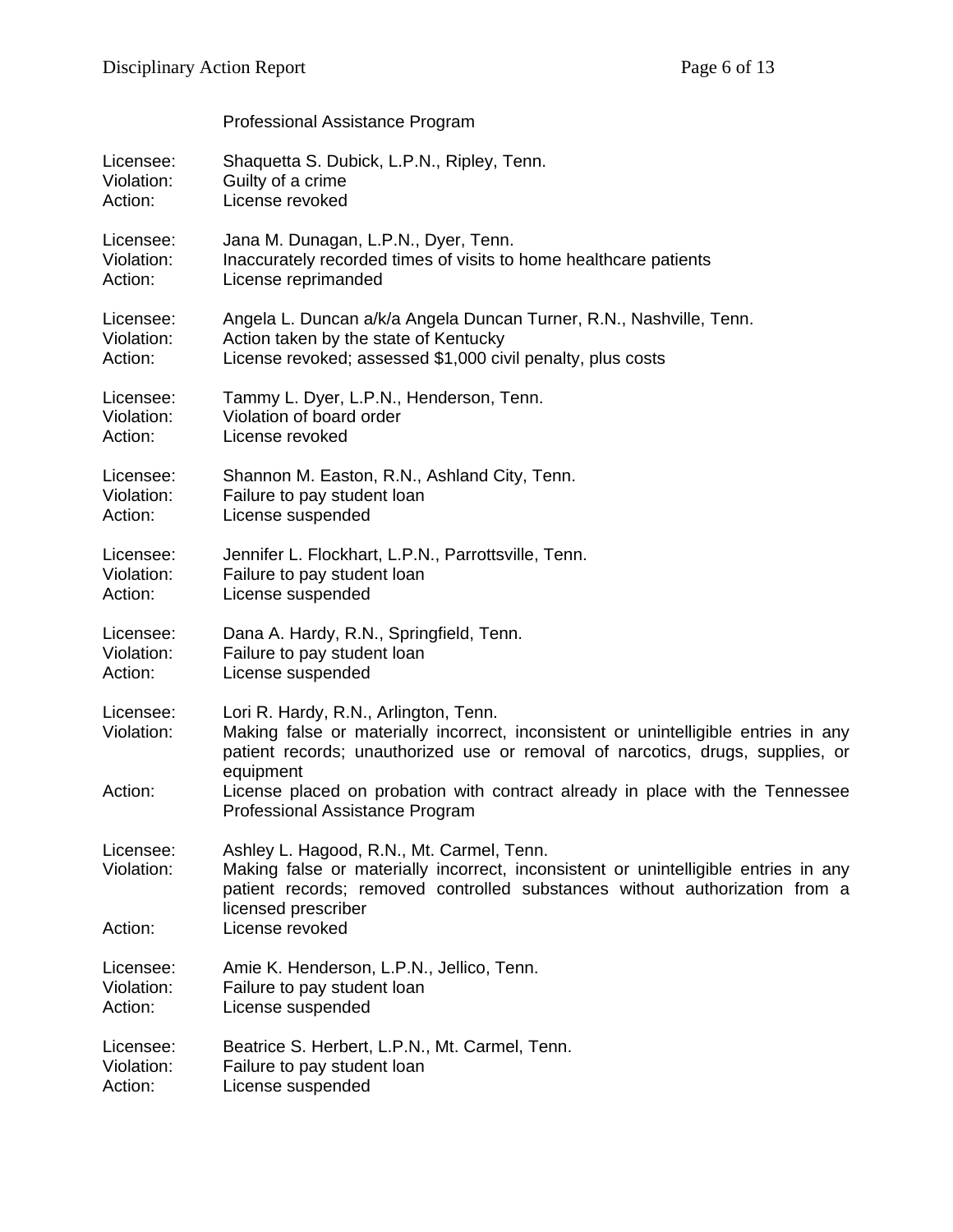| Licensee:                          | Tracy F. Holdaway, L.P.N., Chattanooga, Tenn.                                                                                                                                                                                                           |
|------------------------------------|---------------------------------------------------------------------------------------------------------------------------------------------------------------------------------------------------------------------------------------------------------|
| Violation:                         | Failure to pay student loan                                                                                                                                                                                                                             |
| Action:                            | License suspended                                                                                                                                                                                                                                       |
| Licensee:                          | Christina L. Holifield, R.N., Memphis, Tenn.                                                                                                                                                                                                            |
| Violation:                         | Guilty of a crime                                                                                                                                                                                                                                       |
| Action:                            | License revoked                                                                                                                                                                                                                                         |
| Licensee:                          | Teresa R. Holt, L.P.N., Kingston, Tenn.                                                                                                                                                                                                                 |
| Violation:                         | Unprofessional conduct                                                                                                                                                                                                                                  |
| Action:                            | License reprimanded                                                                                                                                                                                                                                     |
| Licensee:<br>Violation:<br>Action: | Christy D. Horton, R.N., Pulaski, Tenn.<br>Making false or materially incorrect, inconsistent or unintelligible entries in any<br>patient records; removed controlled substances without authorization from a<br>licensed prescriber<br>License revoked |
| Licensee:                          | Pamela M. Ince, R.N., Arlington, Tenn.                                                                                                                                                                                                                  |
| Violation:                         | Failure to pay student loan                                                                                                                                                                                                                             |
| Action:                            | License suspended                                                                                                                                                                                                                                       |
| Licensee:                          | Kimberly D. Johnson, L.P.N., Erwin, Tenn.                                                                                                                                                                                                               |
| Violation:                         | Failed drug screen                                                                                                                                                                                                                                      |
| Action:                            | License suspended; must meet certain terms and conditions                                                                                                                                                                                               |
| Licensee:                          | Zebedee Johnson, R.N., Nashville, Tenn.                                                                                                                                                                                                                 |
| Violation:                         | Failure to pay student loan                                                                                                                                                                                                                             |
| Action:                            | License suspended                                                                                                                                                                                                                                       |
| Licensee:                          | Leslie C Kennedy, R.N., Cordova, Tenn.                                                                                                                                                                                                                  |
| Violation:                         | Failure to pay student loan                                                                                                                                                                                                                             |
| Action:                            | License suspended                                                                                                                                                                                                                                       |
| Licensee:                          | Angela M. Knox, R.N., Memphis, Tenn.                                                                                                                                                                                                                    |
| Violation:                         | Failure to pay student loan                                                                                                                                                                                                                             |
| Action:                            | License suspended                                                                                                                                                                                                                                       |
| Licensee:                          | Barbara J. Lanz, A.P.N., R.N., Old Hickory, Tenn.                                                                                                                                                                                                       |
| Violation:                         | Guilty of a crime; action taken by the state of Ohio                                                                                                                                                                                                    |
| Action:                            | License revoked                                                                                                                                                                                                                                         |
| Licensee:                          | Cynthia F. Layne, R.N., Sevierville, Tenn.                                                                                                                                                                                                              |
| Violation:                         | Working while impaired                                                                                                                                                                                                                                  |
| Action:                            | License suspended; must meet certain terms and conditions                                                                                                                                                                                               |
| Licensee:                          | Debra London, R.N., Talbot, Tenn.                                                                                                                                                                                                                       |
| Violation:                         | Addicted to alcohol or drugs to the degree of interfering with nursing duties                                                                                                                                                                           |
| Action:                            | License suspended; must meet certain terms and conditions                                                                                                                                                                                               |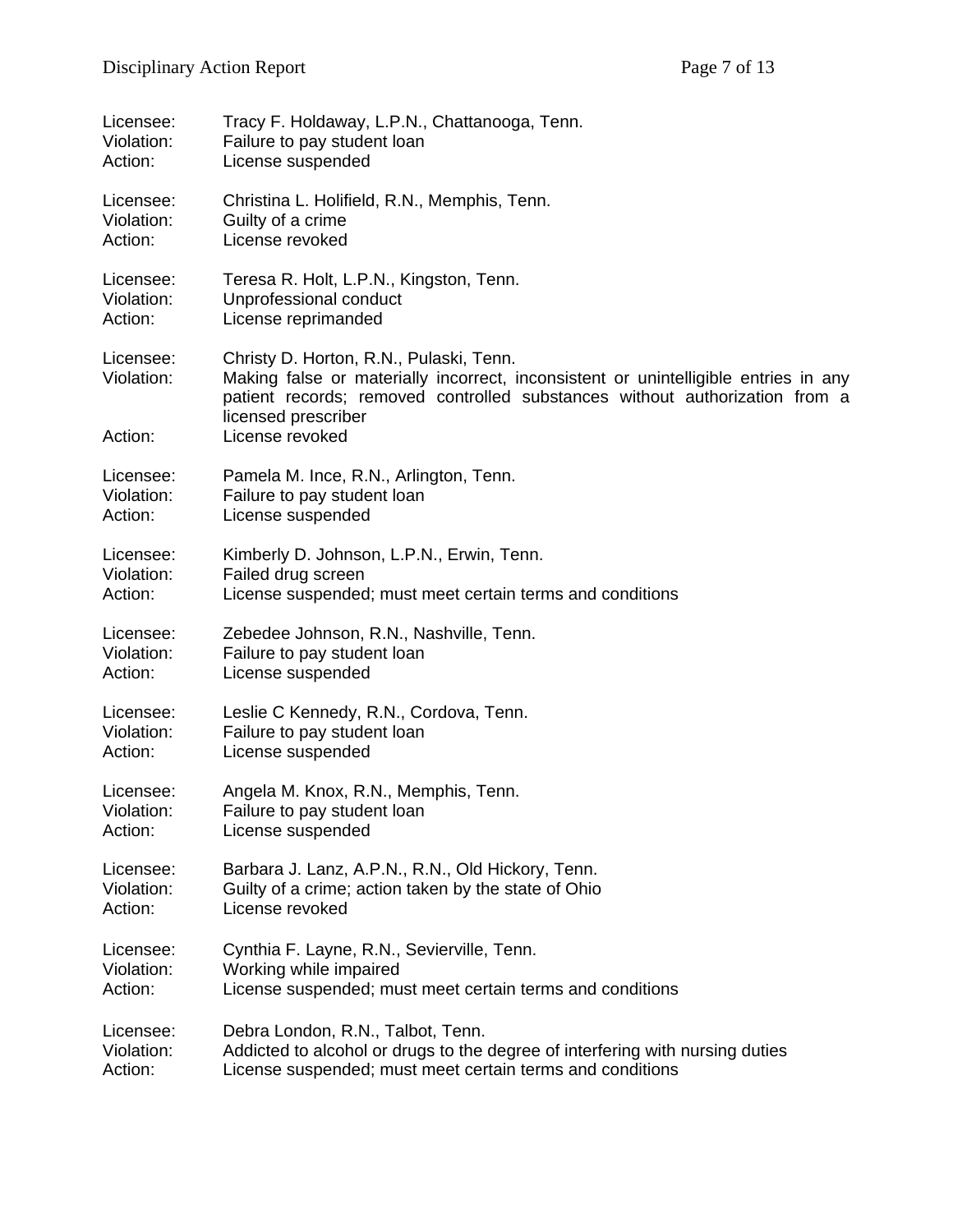| Licensee:                          | Angela L. Long, R.N., Knoxville, Tenn.                                                                                                                                                                                                                                                         |
|------------------------------------|------------------------------------------------------------------------------------------------------------------------------------------------------------------------------------------------------------------------------------------------------------------------------------------------|
| Violation:                         | Failure to pay student loan                                                                                                                                                                                                                                                                    |
| Action:                            | License suspended                                                                                                                                                                                                                                                                              |
| Licensee:                          | Kristy L. Maraman, L.P.N., Camden, Tenn.                                                                                                                                                                                                                                                       |
| Violation:                         | Failure to pay student loan                                                                                                                                                                                                                                                                    |
| Action:                            | License suspended                                                                                                                                                                                                                                                                              |
| Licensee:<br>Violation:<br>Action: | Jackey P. McDowell, R.N., Memphis, Tenn.<br>Violation of board order<br>License placed on probation to run concurrent with contract already in place with<br>the Tennessee Professional Assistance Program                                                                                     |
| Licensee:                          | Christie L. Meeks, R.N., Tracy City, Tenn.                                                                                                                                                                                                                                                     |
| Violation:                         | Unprofessional conduct                                                                                                                                                                                                                                                                         |
| Action:                            | License suspended; must meet certain terms and conditions                                                                                                                                                                                                                                      |
| Licensee:                          | Jan Miller Melton, L.P.N., Greeneville, Tenn.                                                                                                                                                                                                                                                  |
| Violation:                         | Working while impaired                                                                                                                                                                                                                                                                         |
| Action:                            | License suspended; must meet certain terms and conditions                                                                                                                                                                                                                                      |
| Licensee:<br>Violation:<br>Action: | Corriene Miller R.N., Memphis, Tenn.<br>Making false or materially incorrect, inconsistent or unintelligible entries in any<br>patient records; removed controlled substances without authorization from a<br>licensed prescriber<br>License suspended; must meet certain terms and conditions |
| Licensee:<br>Violation:<br>Action: | Angela D. Nimmo, R.N., Nashville, Tenn.<br>Unprofessional conduct<br>License placed on probation to run concurrent with contract already in place with<br>the Tennessee Professional Assistance Program                                                                                        |
| Licensee:                          | Heather K. Ogden, L.P.N., Kingston, Tenn.                                                                                                                                                                                                                                                      |
| Violation:                         | Failure to pay student loan                                                                                                                                                                                                                                                                    |
| Action:                            | License suspended                                                                                                                                                                                                                                                                              |
| Licensee:<br>Violation:<br>Action: | Patricia A. Owens, L.P.N., Covington, Tenn.<br>Unauthorized use or removal of narcotics, drugs, supplies or equipment; working<br>while impaired<br>License suspended; must meet certain terms and conditions                                                                                  |
| Individual:                        | Susan D. Pappas, Unlicensed, Knoxville, Tenn.                                                                                                                                                                                                                                                  |
| Violation:                         | Impersonating another license practitioner                                                                                                                                                                                                                                                     |
| Action:                            | Assessed \$1,500 civil penalty                                                                                                                                                                                                                                                                 |
| Licensee:                          | Holly G. Parks, L.P.N., Cedar Grove, Tenn.                                                                                                                                                                                                                                                     |
| Violation:                         | Failure to pay student loan                                                                                                                                                                                                                                                                    |
| Action:                            | License suspended                                                                                                                                                                                                                                                                              |
| Licensee:                          | Paige C. Pearson, R.N., Arlington, Tenn.                                                                                                                                                                                                                                                       |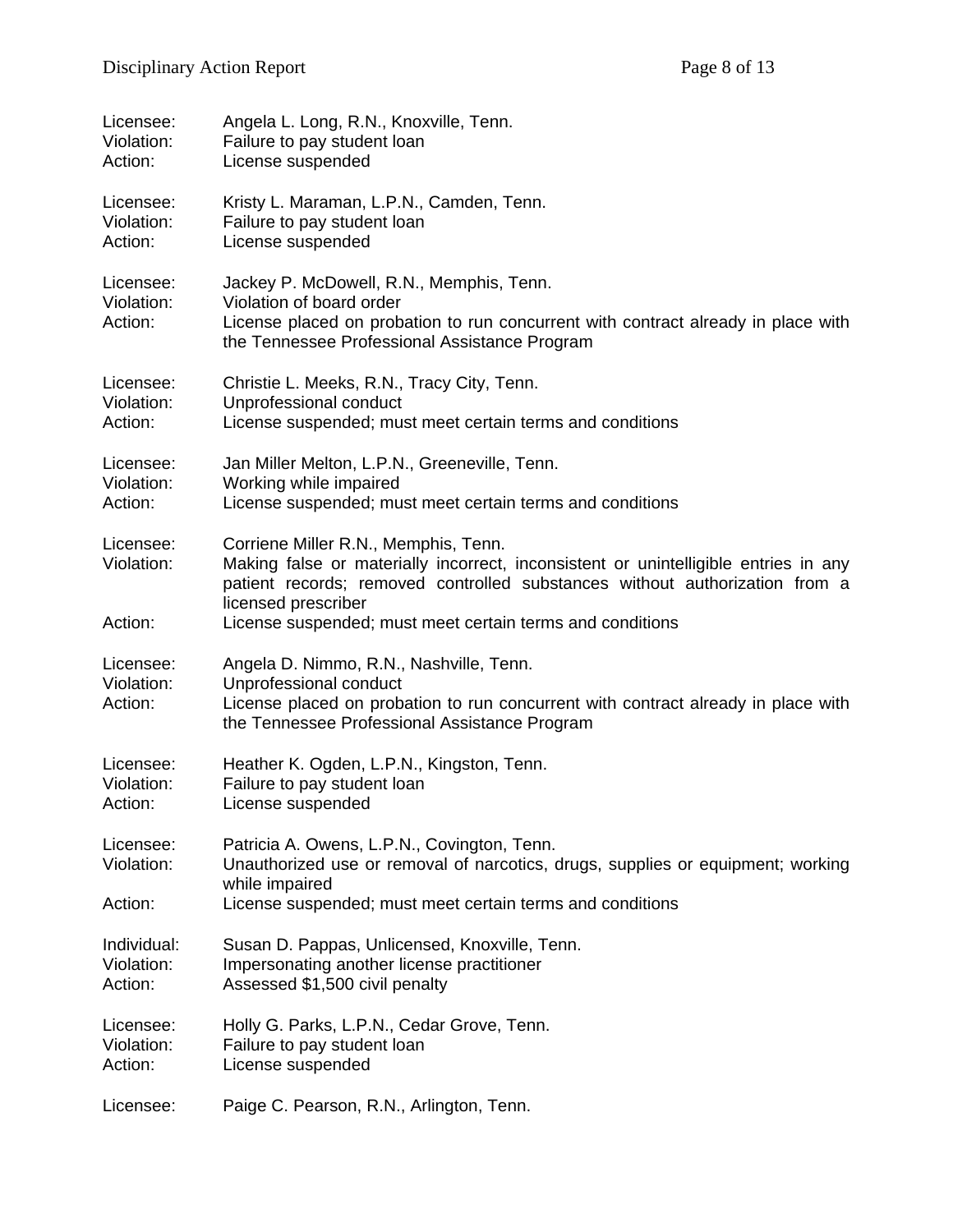| Violation:<br>Action:              | Addicted to alcohol or drugs to the degree of interfering with nursing duties;<br>unauthorized use or removal of narcotics, drugs, supplies or equipment; working<br>while impaired<br>License suspended; must meet certain terms and conditions                                                 |
|------------------------------------|--------------------------------------------------------------------------------------------------------------------------------------------------------------------------------------------------------------------------------------------------------------------------------------------------|
| Licensee:                          | Kimberly L. Pipkin, L.P.N., Pembroke, Ky.                                                                                                                                                                                                                                                        |
| Violation:                         | Violation of board order                                                                                                                                                                                                                                                                         |
| Action:                            | License revoked                                                                                                                                                                                                                                                                                  |
| Licensee:                          | Gaye N. Pruett, R.N., Kingsport, Tenn.                                                                                                                                                                                                                                                           |
| Violation:                         | Failure to pay student loan                                                                                                                                                                                                                                                                      |
| Action:                            | License suspended                                                                                                                                                                                                                                                                                |
| Licensee:                          | Michael G. Roberts, R.N., Gallatin, Tenn.                                                                                                                                                                                                                                                        |
| Violation:                         | Failure to pay student loan                                                                                                                                                                                                                                                                      |
| Action:                            | License suspended                                                                                                                                                                                                                                                                                |
| Licensee:                          | Janet D. Rodifer, R.N., Jonesborough, Tenn.                                                                                                                                                                                                                                                      |
| Violation:                         | Failure to pay student loan                                                                                                                                                                                                                                                                      |
| Action:                            | License suspended                                                                                                                                                                                                                                                                                |
| Licensee:<br>Violation:<br>Action: | Shannon Rowe, A.P.N., R.N., Elizabethton, Tenn.<br>Action taken by the state of West Virginia<br>A.P.N. and R.N., license placed on probation to run concurrent with contract<br>already in place with the Tennessee Professional Assistance Program; assessed<br>\$50 civil penalty, plus costs |
| Licensee:                          | Adelina H. Shepherd, R.N., Lavergne, Tenn.                                                                                                                                                                                                                                                       |
| Violation:                         | Guilty of a crime                                                                                                                                                                                                                                                                                |
| Action:                            | License revoked                                                                                                                                                                                                                                                                                  |
| Licensee:<br>Violation:            | Barbi R. Tarpy, R.N., Nashville, Tenn.<br>Addicted to alcohol or drugs to the degree of interfering with nursing duties;<br>unprofessional conduct; removal of controlled substances without authorization<br>from a licensed prescriber                                                         |
| Action:                            | License revoked; assessed \$1,000 civil penalty, plus costs                                                                                                                                                                                                                                      |
| Licensee:                          | Roscine L. Taylor, L.P.N., Memphis, Tenn.                                                                                                                                                                                                                                                        |
| Violation:                         | Failure to pay student loan                                                                                                                                                                                                                                                                      |
| Action:                            | License suspended                                                                                                                                                                                                                                                                                |
| Licensee:                          | Sonia L. Tindell, R.N., Knoxville, Tenn.                                                                                                                                                                                                                                                         |
| Violation:                         | Failure to pay student loan                                                                                                                                                                                                                                                                      |
| Action:                            | License suspended                                                                                                                                                                                                                                                                                |
| Licensee:                          | Sasha M. Valentine, R.N., Morristown, Tenn.                                                                                                                                                                                                                                                      |
| Violation:                         | Failure to pay student loan                                                                                                                                                                                                                                                                      |
| Action:                            | License suspended                                                                                                                                                                                                                                                                                |
| Licensee:                          | Barbara J. Vincent, L.P.N., Murfreesboro, Tenn.                                                                                                                                                                                                                                                  |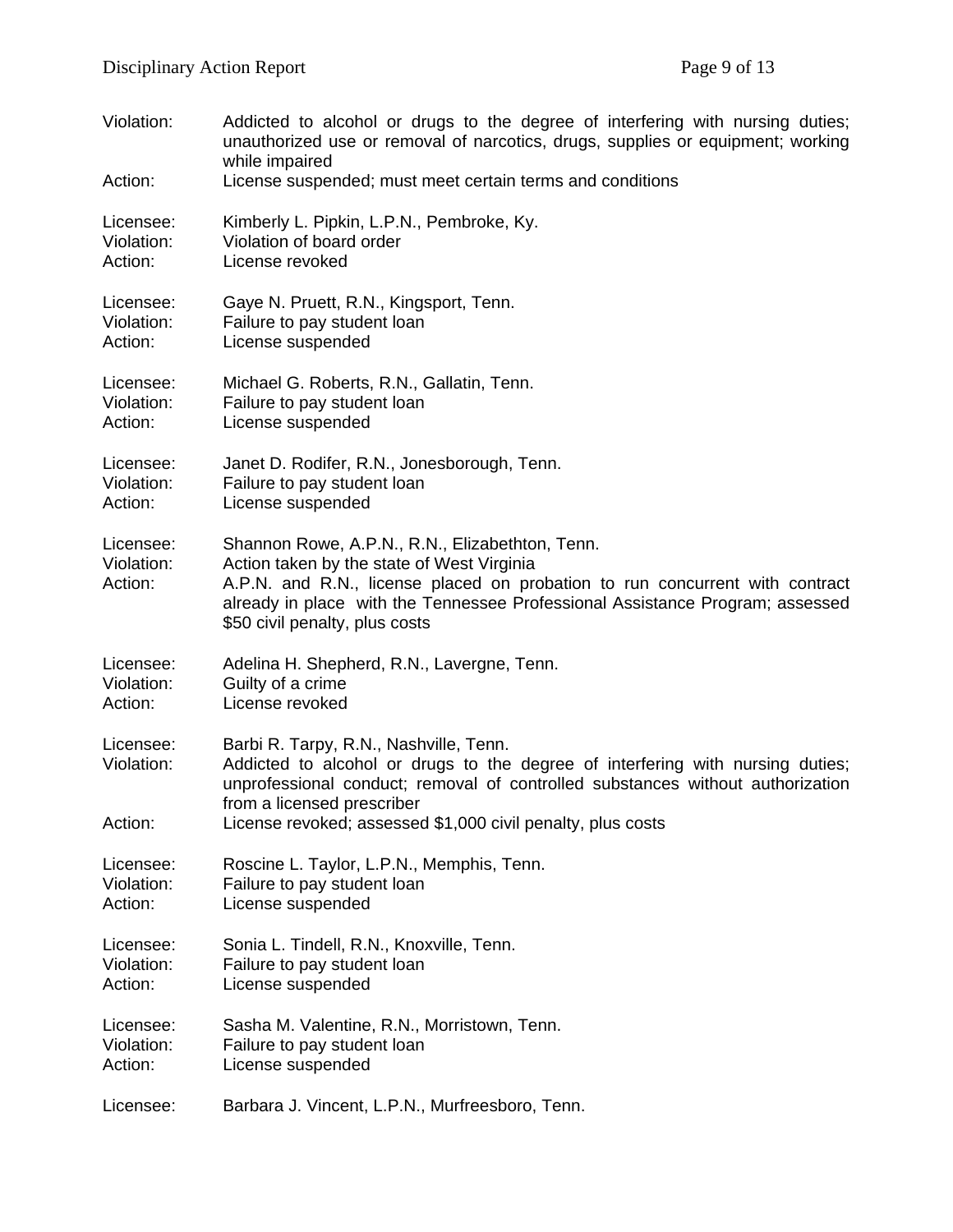| Violation:                         | Guilty of a crime                                                                                                                                                                                                                                      |
|------------------------------------|--------------------------------------------------------------------------------------------------------------------------------------------------------------------------------------------------------------------------------------------------------|
| Action:                            | License revoked                                                                                                                                                                                                                                        |
| Licensee:                          | Donna Chapman Wardell, L.P.N., Athens, Tenn.                                                                                                                                                                                                           |
| Violation:                         | Failure to pay student loan                                                                                                                                                                                                                            |
| Action:                            | License suspended                                                                                                                                                                                                                                      |
| Licensee:                          | Noreen M. Webb, R.N., Mt. Juliet, Tenn.                                                                                                                                                                                                                |
| Violation:                         | Failure to pay student loan                                                                                                                                                                                                                            |
| Action:                            | License suspended                                                                                                                                                                                                                                      |
| Licensee:                          | Freda L. West, R.N., Westmoreland, Tenn.                                                                                                                                                                                                               |
| Violation:                         | Failure to pay student loan                                                                                                                                                                                                                            |
| Action:                            | License suspended                                                                                                                                                                                                                                      |
| Licensee:                          | Rhonda K. Wheeler, L.P.N., Pleasant Shade, Tenn.                                                                                                                                                                                                       |
| Violation:                         | Failure to pay student loan                                                                                                                                                                                                                            |
| Action:                            | License suspended                                                                                                                                                                                                                                      |
| Licensee:                          | Terry J. Wickham, L.P.N., Hartsville, Tenn.                                                                                                                                                                                                            |
| Violation:                         | Unprofessional conduct                                                                                                                                                                                                                                 |
| Action:                            | License revoked                                                                                                                                                                                                                                        |
| Licensee:                          | Beverlee Wilmoth, Arkansas L.P.N., Jonesboro, Ark                                                                                                                                                                                                      |
| Violation:                         | Practicing beyond the scope of practice                                                                                                                                                                                                                |
| Action:                            | Multi state privilege reprimanded                                                                                                                                                                                                                      |
| Licensee:<br>Violation:<br>Action: | Susan Yeomans, R.N., Cordova, Tenn.<br>Unauthorized use and removal of narcotics, drugs, supplies, or equipment<br>License placed on probation to run concurrent with contract already in place with<br>the Tennessee Professional Assistance Program. |

#### **BOARD OF PODIATRIC MEDICAL EXAMINERS**

| Licensee:<br>Violation:<br>Action: | Christian S. Cumback, Ort., Johnson City, Tenn.<br>Failed to renew license in a timely manner<br>Assessed \$1,700 civil penalty                                                   |
|------------------------------------|-----------------------------------------------------------------------------------------------------------------------------------------------------------------------------------|
| Licensee:<br>Violation:<br>Action: | Donna McNew, Pod. X-ray, Morristown, Tenn.<br>Failed to renew license in a timely manner<br>Assessed \$300 civil penalty<br>This practitioner was disciplined on November 2, 2010 |
| $l$ issues                         | Kathul Cmith Ort, Mamphia Tann                                                                                                                                                    |

| Licensee:  | Kathy L. Smith, Ort., Memphis, Tenn.       |
|------------|--------------------------------------------|
| Violation: | Failed to renew license in a timely manner |
| Action:    | Assessed \$400 civil penalty               |

# **BOARD OF RESPIRATORY CARE**

Licensee: Zina T. Hendrix, L.R.R.T., Maumella, Ark.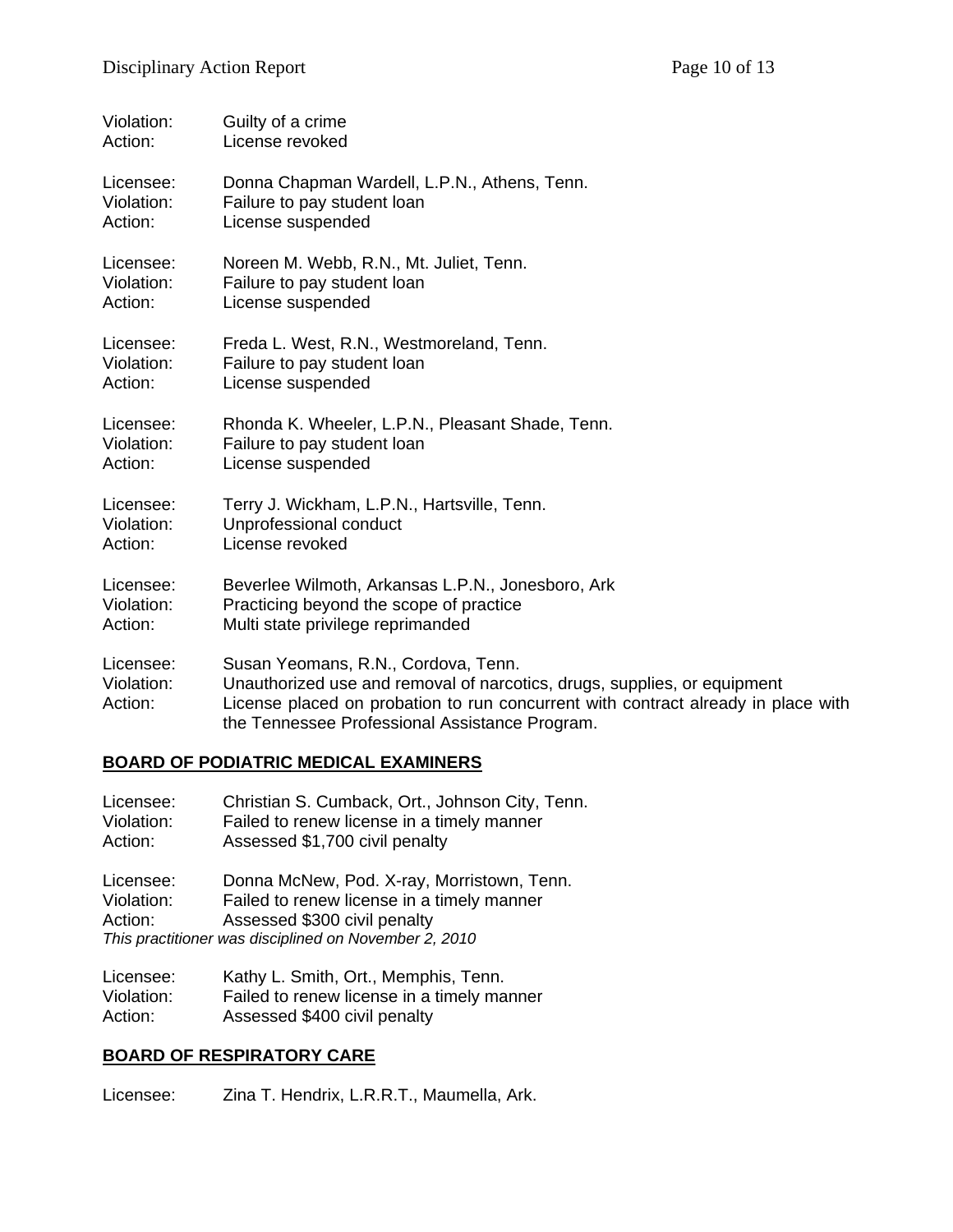Violation: Making false or misleading statements or committing fraud in procuring a license<br>Action: License reprimanded License reprimanded *This practitioner was disciplined on November 10, 2010* 

# **BOARD OF SOCIAL WORKER LICENSURE**

| Licensee:<br>Violation:<br>Action: | Addie B. Guinn, L.C.S.W., Mason, Tenn.<br>Fraud, deception, misrepresentation, dishonest or illegal practices in or connected<br>with the practice of social work<br>License placed on probation for two years; must meet certain terms and<br>conditions; assessed \$1,000 civil penalty, plus costs |
|------------------------------------|-------------------------------------------------------------------------------------------------------------------------------------------------------------------------------------------------------------------------------------------------------------------------------------------------------|
| Licensee:<br>Violation:<br>Action: | Wesley S. Kaney, L.C.S.W., Bradyville, Tenn.*<br>Failed to maintain sufficient continuing education credits<br>Assessed \$100 civil penalty; must submit 25 continuing education credits by<br>December 31, 2010                                                                                      |
| Licensee:<br>Violation:<br>Action: | Sholanda S. Lynch, L.M.S.W., Wesley Chapel, Fla.*<br>Failed to maintain sufficient continuing education credits<br>Assessed \$100 civil penalty; must submit 16.5 continuing education credits by<br>December 31, 2010                                                                                |
| Licensee:<br>Violation:<br>Action: | Jennifer L. Maley, L.M.S.W, Cordova, Tenn.*<br>Failed to renew license in a timely manner<br>Assessed \$100 civil penalty                                                                                                                                                                             |
| Licensee:<br>Violation:<br>Action: | Marian L. McGrath, L.M.S.W., Knoxville, Tenn.*<br>Failed to maintain sufficient continuing education credits<br>Assessed \$100 civil penalty; must submit 27 continuing education credits by<br>December 31, 2010                                                                                     |
| Licensee:<br>Violation:<br>Action: | Peggy O. Nash, L.M.S.W., Bartlett, Tenn.*<br>Failed to maintain sufficient continuing education credits<br>Assessed \$100 civil penalty; must submit 28.7 continuing education credits by<br>December 31, 2010                                                                                        |
| Licensee:<br>Violation:<br>Action: | Geetha S. Nathan, L.C.S.W., Cordova, Tenn.*<br>Failed to renew license in a timely manner<br>Assessed \$600 civil penalty                                                                                                                                                                             |
| Licensee:<br>Violation:<br>Action: | Rosemary Whitson, L.M.S.W., Johnson City, Tenn.*<br>Failed to maintain sufficient continuing education credits<br>Assessed \$100 civil penalty; must submit 30 continuing education credits in by<br>December 31, 2010                                                                                |
| Licensee:<br>Violation:<br>Action: | James Wilson-Wilbourn, L.M.S.W., Memphis, Tenn.*<br>Failed to maintain sufficient continuing education credits<br>Assessed \$100 civil penalty; must submit nine continuing education credits by<br>December 31, 2010                                                                                 |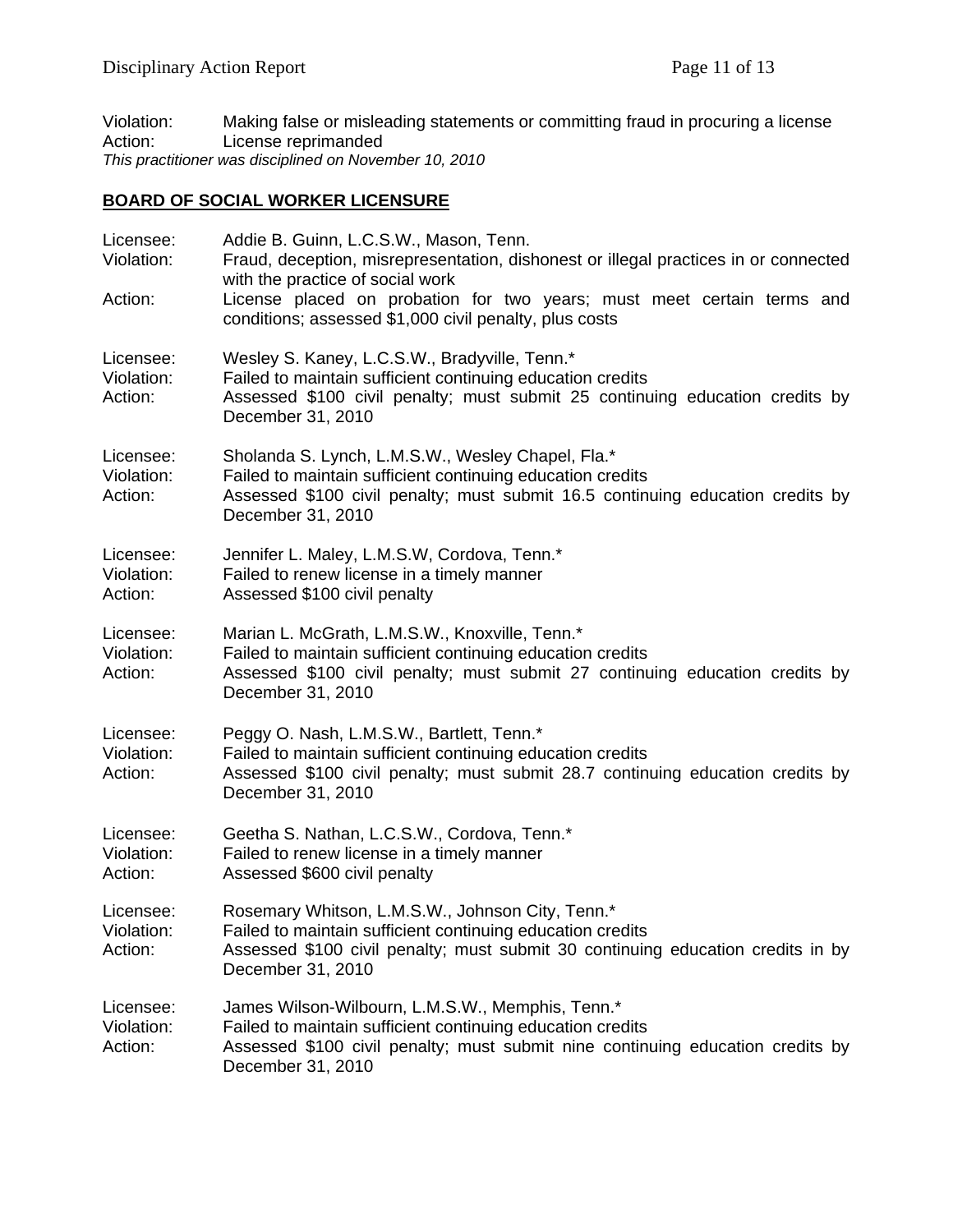*\*These practitioners were disciplined on November 18, 2010*

# **ABUSE REGISTRY**

| Individual: | Nekeisha Anderson, Memphis, Tenn.          |
|-------------|--------------------------------------------|
| Abuse:      | Verbal/Mental/Physical/Neglect             |
| Profession: | <b>Direct Support Professional</b>         |
| Individual: | Melissa Black, Chattanooga, Tenn.          |
| Abuse:      | Misappropriation                           |
| Profession: | <b>Direct Support Professional</b>         |
| Individual: | Susan Blumreich, Kingston, Tenn.           |
| Abuse:      | Verbal/Physical/Mental                     |
| Profession: | <b>Direct Care Staff</b>                   |
| Individual: | Elizabeth Ann Freshour, Lenoir City, Tenn. |
| Abuse:      | Misappropriation/Neglect                   |
| Profession: | <b>Community Support Staff</b>             |
| Individual: | Monica Michelle Gwanzura, Nashville, Tenn. |
| Abuse:      | Misappropriation                           |
| Profession: | <b>Direct Care Staff</b>                   |
| Individual: | Carla Gause, Jackson, Tenn.                |
| Abuse:      | Physical                                   |
| Profession: | Direct Care Staff/CNA (revoked)            |
| Individual: | Phillip Brockwell, Mosheim, Tenn.          |
| Abuse:      | Physical/Verbal                            |
| Profession: | <b>Direct Service Personnel</b>            |
| Individual: | Heather Brobeck, Greeneville, Tenn.        |
| Abuse:      | Physical                                   |
| Profession: | <b>Direct Care Staff</b>                   |
| Individual: | Amer Harris, Memphis, Tenn.                |
| Abuse:      | Physical                                   |
| Profession: | <b>Direct Support Personnel</b>            |
| Individual: | Corey Andrew Howard, Hendersonville, Tenn. |
| Abuse:      | Neglect                                    |
| Profession: | <b>Direct Care Staff</b>                   |
| Individual: | Devin Carroll, Memphis, Tenn.              |
| Abuse:      | Physical/Neglect                           |
| Profession: | <b>Direct Support Staff</b>                |
| Individual: | Summer Brooke Lane, Kingsport, Tenn.       |
| Abuse:      | Theft/Misappropriation                     |